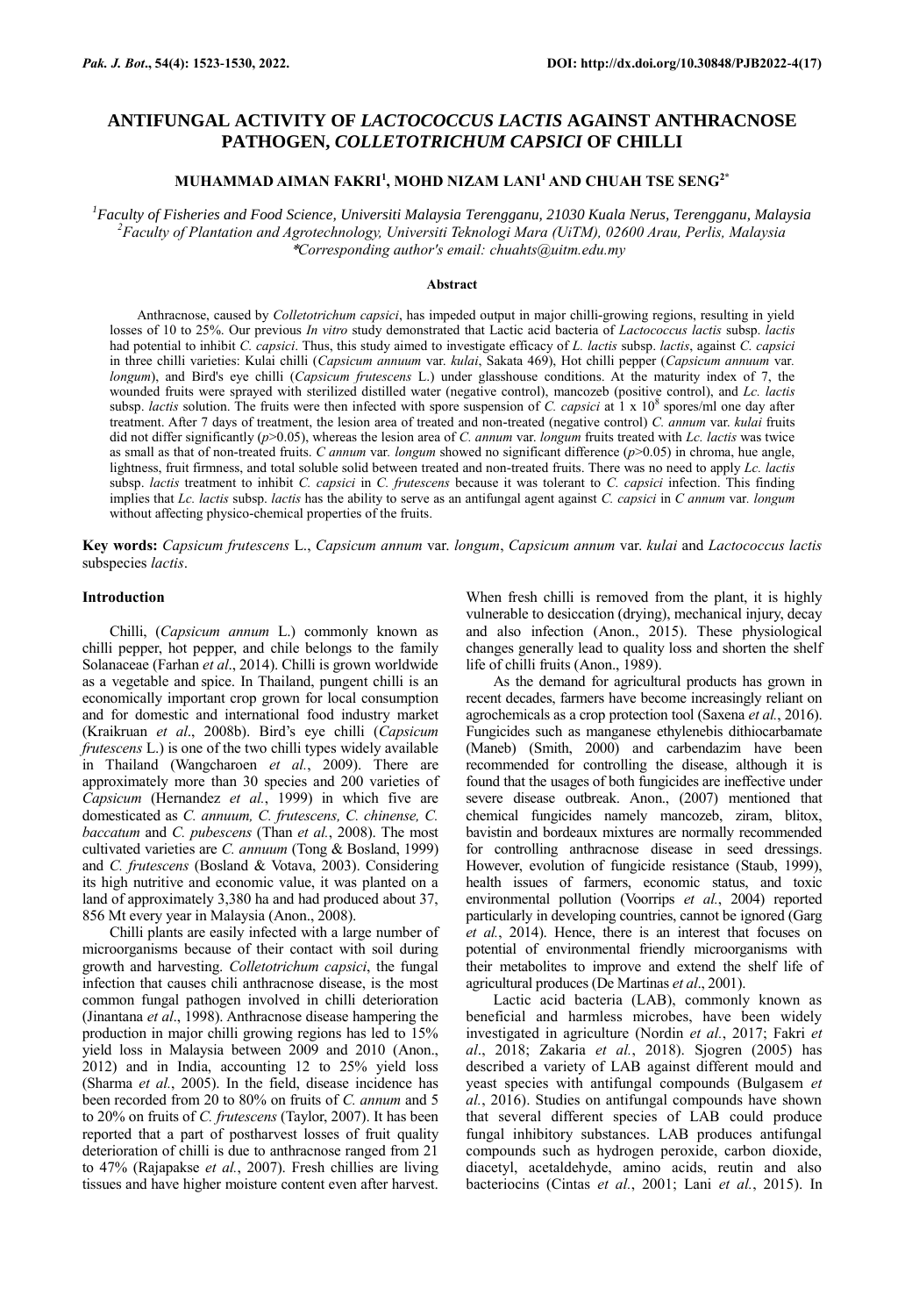addition, some studies on antifungal LAB-strains are also available but the active compounds have not yet been reported (Schwenninger *et al*., 2005). In most studies, LAB species belonging to the *Lactobacillus* genus are reported to have inhibitory substances against fungal pathogens (Karami *et al*., 2017). For example, our previous *In vitro* study demonstrated that *Lactococcus lactis* subspecies *lactis* had potential to inhibit the growth of *Colletotrichum capsici* (Fakri *et al.*, 2018), but *In vivo*  antifungal activity of *L. lactis* subsp. lactis on chilli is still scarce. Thus, this work presents evaluation on biological control of anthracnose disease by applying *L. lactis* subsp. *lactis* towards *C. capsici* on different cultivars of chilli under glasshouse conditions.

## **Materials and Methods**

**Growing of chilli plants:** Three chilli varieties, Kulai chilli (*Capsicum annuum* var. *kulai*, Sakata 469) (GM Peladang Sdn. Bhd.), Hot chilli pepper (*Capsicum annuum* var. *longum*) (Baba Smart Grow, Kean Beng Lee Industries (M) Sdn. Bhd) and Bird's eye chilli (*Capsicum frutescens* L.) (Baba Smart Grow, Kean Beng Lee Industries (M) Sdn. Bhd.) were examined in this study. The chilli plants were cultivated using the Department of Agriculture's (DOA) method (2010). In the glasshouse of the Faculty of Fisheries and Food Science, Universiti Malaysia Terengganu (UMT), the seeds of each chilli variety were placed in seedling trays containing peat moss at a temperature of  $27-35^{\circ}$ C, 12 hours of photoperiods, and 70–80% relative humidity. For optimal growth, the seedlings were transplanted four weeks after sowing to polyethylene bags containing 5 kg of mixed coco peat, peat moss, and mineral soil at a 2:1:1 ratio for Kulai chilli, and at a 1:1:1 ratio for Hot chilli pepper and Bird's eye chilli. Commercial granular chemical fertilizers were dissolved in water tanks and irrigated the chilli plants for 12 weeks using the fertigation system. An electrical conductivity (EC) meter was used to monitor fertiliser concentrations on a regular basis. Pest infestations were controlled using commercial pesticides such as cypermethrin, amitraz and carbofuran at the recommended rates, respectively.

**Application of treatment and inoculation of**  *Colletotrichum capsici* **on chilli fruit:** The chilli fruit grown in the glasshouse was firstly wounded using sterilized needle within a range of 2 mm in diameter. Then, sterilized distilled water with 1% Tween 80 was applied as negative control treatment, whereas mancozeb was applied at the recommended rate of 2000 g a.i ha<sup>-1</sup> as positive control treatments. Pure culture of *Lc. lactis* subsp. *lactis* was obtained from Fakri *et al.*, (2018) and suspended with PBS and 1% Tween 80 before being adjusted to OD<sub>560</sub> of 1.0 (7 x 10<sup>8</sup> CFU/ml). A total of 3 mL *Lc. lactis* subsp. *lactis* solution was sprayed onto the surface of each chilli fruit covering the wounded area at the maturity index of 7 (FAMA, 1984). One day after treatment, *C. capsici* spores suspended in 1% Tween 80 (adjusted to 0.5 McFarland standards turbidity)  $(1 \times 10^8)$ spores/ml) were inoculated using the same technique. After 7 days, the chilli fruits were harvested and physicochemical analyses were carried out.

**Lesion area:** The infection level was estimated based on lesion development of the fruit caused by *C. capsici* with symptoms of sunken necrotic lesion, darkenings and spore production by measuring the diameter (mm) of lesion on the wounded area of the fruit using a digital Vernier calliper and expressed as  $mm<sup>2</sup>$  using equation 1 (Chanchaichaovivat *et al.*, 2007).

Lesion area  $= \pi$ ab, where a and b are the length of major and minor axes -------- (1)

**Colour:** The skin colours of chilli fruits were taken at one point (middle part) using a Chroma meter (CR-400 Chroma Meter, Konica Minolta Sensing Americas Inc, USA) based on CIE L\*, a\* and b\* system. The L\* coordinate was a measure of lightness (white-black; ranged from no reflection  $L = 0$  to perfect diffused reflection  $L=100$ ), the 'a' scales ranged from negative values for green to positive values for red, while the 'b' scale ranged from negative for blue to positive values for yellow. The instrument was calibrated against standard white colour plate (Y= 93.9,  $x= 0.313$ , and  $y= 0.321$ ) (Anon, 1993). The samples were analysed in triplicate. These  $L^*$ ,  $a^*$  and  $b^*$  values then were used to calculate hue angle degree (h<sup>o</sup>= arctan [b<sup>\*</sup> a<sup>\* -1</sup>]), where 0<sup>o</sup>= redpurple;  $90^\circ$ = yellow,  $180^\circ$ = bluish-green and  $270^\circ$ = blue and chroma  $(C^* = [a^{*2} + b^{*2}]^{1/2})$ , indicative of the intensity or colour saturation (McGuire, 1992).

**Firmness:** Using a texture analyzer (TA. XTPlus, Stable Micro System Ltd, UK), the firmness of chilli fruits was determined by calculating the maximum penetration force needed using the same chilli samples from colour measurement analyses. At the depth of 3 mm with a rate of 5mms-1 , the P2N probe was used to penetrate into the tissue. The downward distance was set at 10 mm and return was automatic (Rojas-Grau *et al*., 2007). At the middle part of chilli fruit, the firmness of each sample was stated as peak force and expressed in Newton.

**Total soluble solid (TSS):** Using the same chilli from texture analyses, the chilli was cut into small pieces and put in muslin cloth and then squeezed to get the juice (aqueous solution). Two drops of juices were put on the digital refractometer prism and total soluble solid contents were recorded using a digital refractometer (MA871 Digital Brix Refractometer, Milwaukee Instruments Inc, USA) with a scale of 0-85% Brix (Suktanarak *et al*., 2013).

**Experimental design and statistical analysis:** The glasshouse experiments were laid out in a complete randomized design (CRD) with five replications of fruits. The data of colour, firmness, total soluble solid and lesion areas were expressed as mean and checked for normality and homogeneity of variance before being subjected to one-way analysis of variance (ANOVA). A post-hoc Tukey test was done in order to compare the mean treatments at 5% of significance level. In certain case, colour L\* and firmness vale for Hot chilli, colour L\* and brix<sup>o</sup> value of Bird's eye chilli, and brix<sup>o</sup> and firmness value of Kulai chilli were subjected to Kruskal-Wallis. Mean comparisons were performed by Tukey Test at 5%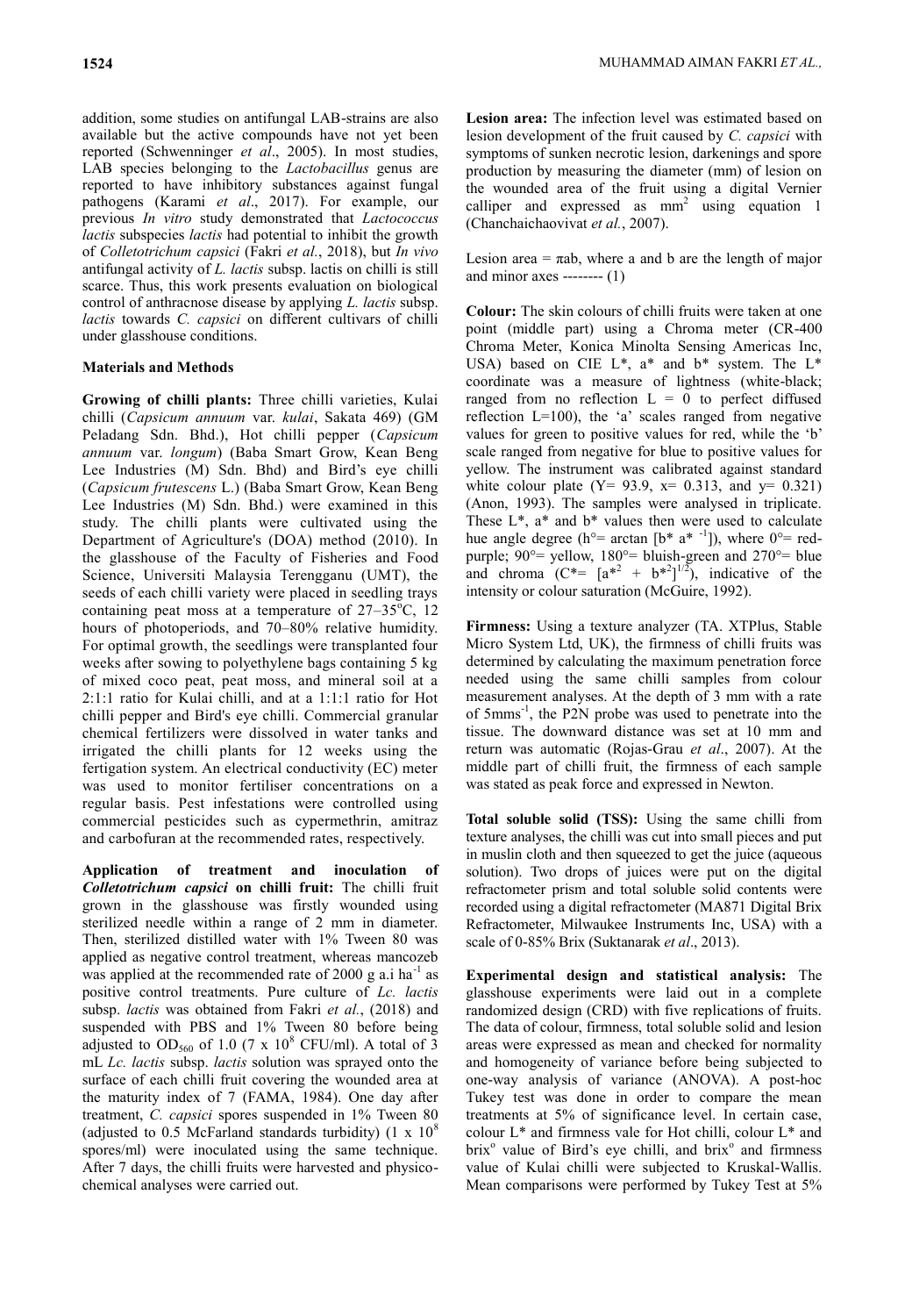of significance level. All statistic procedures were conducted using SPSS software version 20.

### **Results**

#### **Physico-chemical analysis**

**Bird's eye chilli:** Table 1 shows the effects of different protective treatments on physico-chemical properties of Bird's eye chilli fruits inoculated with spores of *C. capsici* seven days after treatment under glasshouse conditions. For lightness value, treated and non-treated chilli fruits (distilled water) were not significantly different (*p*>0.05), with light reflection values ranging from  $90^{\circ}$  to  $94^{\circ}$ , indicating that the fruits had closely perfect diffused reflection. Similar trends were found in hue angle  $(H<sup>o</sup>)$ 

and chromas  $(C^*)$  where the H<sup>o</sup> values and  $C^*$  values ranged from  $36$  to  $44^{\circ}$  and  $4.5$  to  $5.0^{\circ}$ , respectively, indicating that the chilli fruits were red in colour with low colour saturation. Likewise, the treated and non-treated fruits did not differ significantly (*p*>0.05) in fruit firmness and lesion area. The fruit firmness values were recorded in the range of 0.4 to 0.5 N while the lesion area was in the range of 17 to 20  $\text{mm}^2$  as compared to the wounded area of  $13$ mm<sup>2</sup> (Fig. 1). Interestingly, there was significant difference  $(p \le 0.05)$  among the treatments in total soluble solid content. Fruits inoculated with *C. capsici* and treated with fungicide-mancozeb had lower brix values compared to fruits treated with *Lc. lactis* subsp. *lactis* with or without *C. capsici* inoculation. This result implied that Bird's Eye chilli was likely to be tolerant to fungal pathogen of *C. capsici*.

**Table 1. Effects of different protective treatments on physico-chemical properties of Bird's eye chilli (***Capsicum frutescens***) fruit inoculated with spores of** *Colletotrichum capsici* **under glasshouse conditions.**

|                                                                                                                                                                                                                                                                                                                                                                                                                                                                                       | Treatments <sup>^</sup>       |                               |                                       |                               |  |
|---------------------------------------------------------------------------------------------------------------------------------------------------------------------------------------------------------------------------------------------------------------------------------------------------------------------------------------------------------------------------------------------------------------------------------------------------------------------------------------|-------------------------------|-------------------------------|---------------------------------------|-------------------------------|--|
| <b>Physico-chemical</b>                                                                                                                                                                                                                                                                                                                                                                                                                                                               | <b>Sterilised distilled</b>   | <b>Fungicide-</b>             | Lactococcus lactis subsp. lactis      | Lactococcus lactis            |  |
| parameters                                                                                                                                                                                                                                                                                                                                                                                                                                                                            | water                         | <b>Mancozeb</b>               | without <i>C. capsici</i> inoculation | subsp. lactis                 |  |
| Colour $(^\circ)$<br>$L^*$                                                                                                                                                                                                                                                                                                                                                                                                                                                            | $90.38 \pm 0.71_a$            | $90.85 \pm 1.34$ <sub>a</sub> | $93.34 \pm 3.49$ <sub>a</sub>         | $91.36 \pm 2.81_a$            |  |
| $H^{\rm o}$                                                                                                                                                                                                                                                                                                                                                                                                                                                                           | $36.81 \pm 2.07$ <sub>a</sub> | $39.95 \pm 5.57$ <sub>a</sub> | $43.18 \pm 5.07$ <sub>a</sub>         | $38.86 \pm 3.63$ <sub>a</sub> |  |
| $C^*$                                                                                                                                                                                                                                                                                                                                                                                                                                                                                 | $4.94 \pm 0.37_{\rm a}$       | $4.88 \pm 0.56$ <sub>a</sub>  | $4.53 \pm 0.56$ <sub>a</sub>          | $4.89 \pm 0.73$ <sub>a</sub>  |  |
| Total Soluable Solid (%)                                                                                                                                                                                                                                                                                                                                                                                                                                                              | $16.20 \pm 0.29_{\rm ab}$     | $13.96 \pm 0.63$ <sub>a</sub> | $16.40 \pm 0.68_h$                    | $16.60 \pm 1.11_h$            |  |
| Firmness $(N)$                                                                                                                                                                                                                                                                                                                                                                                                                                                                        | $0.49 \pm 0.05$ <sub>a</sub>  | $0.42 \pm 0.11_a$             | $0.53 \pm 0.08$ <sub>a</sub>          | $0.51 \pm 0.06$ <sub>a</sub>  |  |
| Lesion Area $(mm2)$                                                                                                                                                                                                                                                                                                                                                                                                                                                                   | $19.81 \pm 3.30_a$            | $18.05 \pm 2.86$ <sub>a</sub> | $17.92 \pm 2.91_a$                    | $19.49 \pm 2.59$ <sub>a</sub> |  |
| $A \cdot C_1 = \frac{11}{11} + \frac{11}{11} + \frac{1}{11} + \frac{1}{11} + \frac{1}{11} + \frac{1}{11} + \frac{1}{11} + \frac{1}{11} + \frac{1}{11} + \frac{1}{11} + \frac{1}{11} + \frac{1}{11} + \frac{1}{11} + \frac{1}{11} + \frac{1}{11} + \frac{1}{11} + \frac{1}{11} + \frac{1}{11} + \frac{1}{11} + \frac{1}{11} + \frac{1}{11} + \frac{1}{11} + \frac{1}{11} + \frac{1$<br>$1 \t 1 \t 1$ and $1 \t 1 \t 1$ and $1 \t 1 \t 1$ and $1 \t 1 \t 1 \t 1$ and $1 \t 1 \t 1 \t 1$ |                               |                               |                                       |                               |  |

^ Sterilised distilled water and fungicide – mancozeb denote negative and positive control treatments, respectively. Data were tabulated with mean  $\pm$  standard deviation of mean. Mean followed by the similar letter with the same row has no significant difference at *p*>0.05 after determined by Tukey test

**Table 2. Effects of different protective treatments on physico-chemical properties of Hot chilli pepper (***Capsicum annuum* **var.** *longum***) fruit inoculated with spores of** *Colletotrichum capsici* **under glasshouse conditions.**

|                                       |                              | Treatments ^                  |                                       |                               |  |  |
|---------------------------------------|------------------------------|-------------------------------|---------------------------------------|-------------------------------|--|--|
| <b>Physico-chemical</b><br>parameters | Sterilised distilled         | <b>Fungicide-</b>             | Lactococcus lactis subsp. lactis      | Lactococcus lactis            |  |  |
|                                       | water                        | <b>Mancozeb</b>               | without <i>C. capsici</i> inoculation | subsp. lactis                 |  |  |
| $L^*$<br>Colour $(^\circ)$            | $94.83 \pm 2.44$             | $96.85 \pm 0.47$              | $94.39 \pm 2.59$ <sub>a</sub>         | $93.96 \pm 2.77$              |  |  |
| $H^{\rm o}$                           | $45.59 \pm 5.52_{\rm sh}$    | $53.50 \pm 4.45$ <sub>h</sub> | $44.36 \pm 1.83$                      | $45.46 \pm 2.69_{\rm ab}$     |  |  |
| $C^*$                                 | $3.83 \pm 0.33$ <sub>a</sub> | $3.39 \pm 0.50$               | $4.02 \pm 0.39$ <sub>a</sub>          | $4.51 \pm 0.73$               |  |  |
| Total Soluable Solid (%)              | $18.00 \pm 1.32_a$           | $15.33 \pm 3.27$ <sub>a</sub> | $15.20 \pm 1.94$ <sub>a</sub>         | $17.46 \pm 2.26$ <sub>a</sub> |  |  |
| Firmness $(N)$                        | $0.41 \pm 0.06$ <sub>a</sub> | $0.35 \pm 0.04$               | $0.39 \pm 0.09$ <sub>a</sub>          | $0.43 \pm 0.13$               |  |  |
| Lesion Area $(mm2)$                   | $40.60 \pm 2.18_h$           | $36.65 \pm 3.87$ <sub>h</sub> | $17.52 \pm 2.32_a$                    | $21.10 \pm 0.78_a$            |  |  |
|                                       |                              |                               |                                       |                               |  |  |

^ Sterilised distilled water and fungicide – mancozeb denote negative and positive control treatments, respectively. Data were tabulated with mean  $\pm$  standard deviation of mean. Mean followed by the similar letter with the same row has no significant difference at p>0.05 after determined by Tukey test

**Table 3. Effects of different protective treatments on physico-chemical properties of Kulai chilli (***Capsicum annuum* **var.** *kulai***, Sakata 469) fruit inoculated with spores of** *Colletotrichum capsici* **under glasshouse conditions.**

| <b>Physico-chemical</b><br><i>parameters</i> |             | Treatments ^                  |                               |                                       |                               |  |
|----------------------------------------------|-------------|-------------------------------|-------------------------------|---------------------------------------|-------------------------------|--|
|                                              |             | <b>Sterilised distilled</b>   | <b>Fungicide-</b>             | Lactococcus lactis subsp. lactis      | Lactococcus lactis            |  |
|                                              |             | water                         | <b>Mancozeb</b>               | without <i>C. capsici</i> inoculation | subsp. lactis                 |  |
| Colour $(^\circ)$                            | $L^*$       | $38.31 \pm 0.94$ <sub>b</sub> | $37.42 \pm 1.15_{ab}$         | $39.18 \pm 1.30_h$                    | $35.47 \pm 1.33$ <sub>a</sub> |  |
|                                              | $H^{\rm o}$ | $23.19 \pm 0.47$ <sub>a</sub> | $24.82 \pm 1.14_{ab}$         | $26.53 \pm 1.09_h$                    | $24.27 \pm 1.02$ <sub>a</sub> |  |
|                                              | $C^*$       | $37.49 \pm 0.23_{\rm ab}$     | $39.08 \pm 0.85$ <sub>h</sub> | $39.23 \pm 1.40_h$                    | $36.93 \pm 1.17$ <sub>a</sub> |  |
| Total Soluable Solid (%)                     |             | $8.22 \pm 0.44$ <sub>b</sub>  | $8.65 \pm 0.17$ <sub>h</sub>  | $6.68 \pm 0.04$                       | $7.86 \pm 0.18_{\rm ab}$      |  |
| Firmness $(N)$                               |             | $1.32 \pm 0.18$ <sub>b</sub>  | $1.13 \pm 0.07_{\rm ab}$      | $0.90 \pm 0.09_{\rm ab}$              | $0.71 \pm 0.01_a$             |  |
| Lesion Area $\text{(mm}^2)$                  |             | $30.30 \pm 2.21_a$            | $27.79 \pm 2.64$ <sub>a</sub> | $31.50 \pm 0.33_a$                    | $30.50 \pm 1.60$ <sub>a</sub> |  |

 $\overline{\phantom{a}}$  Sterilised distilled water and fungicide – mancozeb denote negative and positive control treatments, respectively. Data were tabulated with mean ± standard deviation of mean. Mean followed by the similar letter with the same row has no significant difference at *p*>0.05 after determined by Tukey test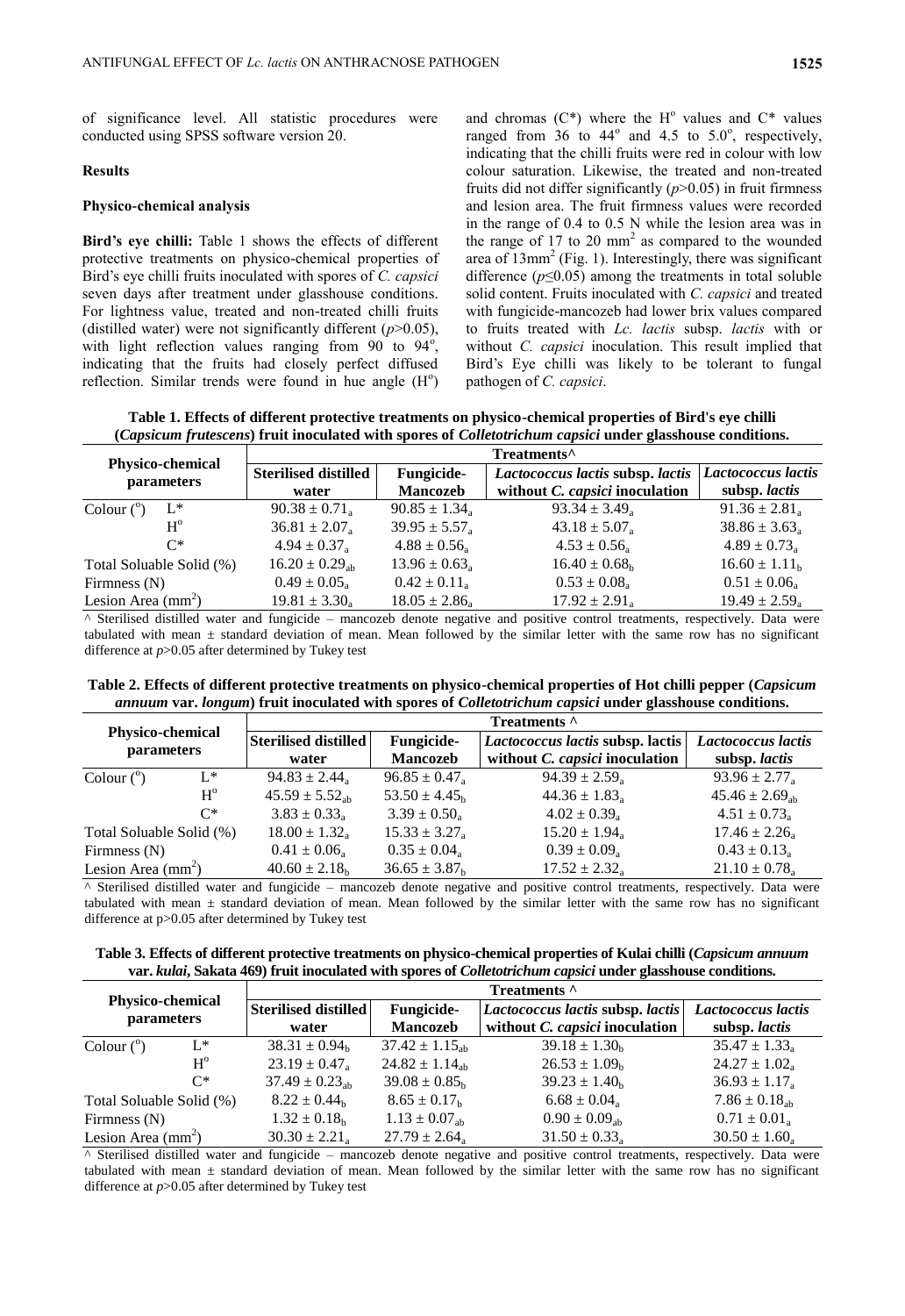

Fig. 1. Lesion area of *Capsicum frutescens* 7 days after treatments of sterilised distilled water fb. fungal inoculation (A), fungicide mancozeb fb. fungal inoculation (B), *Lactococcus lactis* subspecies *lactis* without fungal incolulation (C) and *Lactoccus lactis* subspecis *lactis* fb. fungal inoculation (D). fb denotes followed by.



Fig. 3. Lesion area of *Capsicum annuum* var. *kulai* 7 days after treatments of sterilised distilled water fb. fungal inoculation (A), fungicide mancozeb fb. fungal inoculation (B), *Lactococcus lactis* subspecies *lactis* without fungal incolulation (C) and *Lactoccus lactis* subspecis *lactis* fb. fungal inoculation (D). fb denotes followed by.



Fig. 2. Lesion area of *Capsicum annuum* var*. longum* 7 days after treatments of sterilised distilled water fb. fungal inoculation (A), fungicide mancozeb fb. fungal inoculation (B), *Lactococcus lactis* subspecies *lactis* without fungal incolulation (C) and *Lactoccus lactis* subspecis *lactis* fb. fungal inoculation (D). fb denotes followed by.

**Hot chilli:** Table 2 presents the effects of different protective treatments on physico-chemical properties of hot chilli pepper fruits inoculated with spores of *C. capsici* seven days after treatment under glasshouse conditions. Treated and non-treated (distilled water) chilli fruits were not significantly different (*p*>0.05) in lightness value, with light reflection values being in the range of 93 to 97<sup>°</sup>. However, there was significant difference  $(p \le 0.05)$ among the treatments in  $H^{\circ}$ . The fruits treated with mancozeb had greater H<sup>o</sup> value ( $p \le 0.05$ ) than those treated with *Lc. lactis* subsp. *lactis* without *C. capsici* inoculation. On the other hand, there was no significant difference  $(p>0.05)$  among the treatments in  $C^*$ . The fruits subjected to *Lc. lactis* subsp. *lactis* with *C. capsici* inoculation gave greater C\* value (*p*≤0.05) compared to those subjected to mancozeb treatment. By contrast, the treated and non-treated fruits were not significantly different  $(p>0.05)$  in total soluble solid content, with the brix value ranging from  $15$  to  $18^\circ$ . A similar trend of insignificant difference (*p*>0.05) was observed in fruit firmness in both treated and non-treated fruits, where the firmness values were in the range of 0.35 to 0.43 N. It is interesting to note that the treated and non-treated fruits exhibited significant difference (*p*≤0.05) in lesion areas. The fruits subjected to sterilise distilled water had lesion areas of 41  $\text{mm}^2$ . The lesion areas could be reduced twice after treated with *Lc. lactis* subsp. *lactis*. The fruits treated with *Lc. lactis* subsp. *lactis* with or without any fungal inoculation had similar lesion area (*p*≥0.05). Surprisingly, the mancozeb-treated fruits which served as positive control treatment had similar insignificant difference  $(p>0.05)$  of lesion areas with those of distilled watertreated fruits which served as negative control treatment (Fig. 2). These findings suggested that *Lc. lactis* subsp. *lactis* had potential to be applied as antifungal agent against *C. capsici*-infected hot chilli pepper.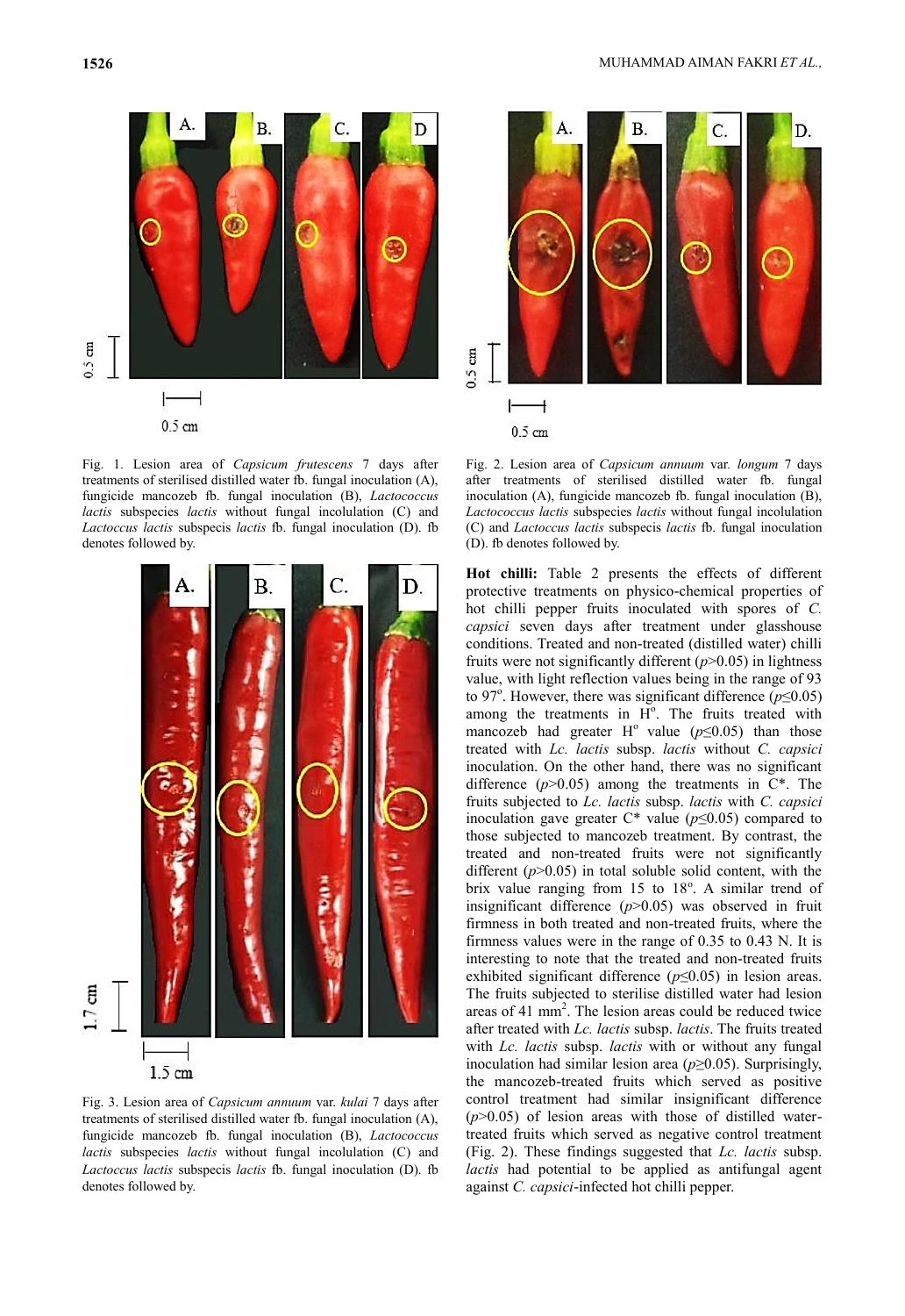**Kulai chilli:** Table 3 shows the effect of different protective treatments on physico-chemical properties of Kulai chilli fruits inoculated with spores of *C. capsici* seven days after treatments under glasshouse conditions. For lightness value, treated and non-treated chilli fruits (distilled water) were significantly different  $(p \le 0.05)$ , with light reflection values ranging from 36 to 40<sup>°</sup> except that fruits treated with *Lc*. *lactis* subsp. *lactis* without fungal inoculation had a greater L\* value than those treated with *Lc. lactis* subsp. *lactis* with fungal inoculation, suggesting that the dark colour of *C. capsici* spores might be able to reduce  $L^*$  value. Although  $H^o$ and C\* values recorded among the treatments were significantly different (*p*≤0.05) but these differences were not apparent. Interestingly, the fruits treated with *Lc. lactis* subsp. *lactis* without fungal inoculation had lower brix value (6.7) in comparison to the mancozeb-treated fruits  $(8.7)$  ( $p \le 0.05$ ). On the other hand, the non-treated fruits (1.3 N) had greater fruit firmness than those of fruits treated with *Lc. lactis* subsp. *lactis* (0.7 N) (*p*≤0.05). However, the treated and nontreated fruits did not differ significantly (*p*>0.05) in lesion area. The lesion area was in the range of  $28$  to  $32$  mm<sup>2</sup> as compared to the wounded area of  $13 \text{ mm}^2$  (Fig. 3). These results showed that Kulai chilli was susceptible to fungal pathogen of *C. capsici* and all tested treatments failed to reduce the lesion area caused by of the fungal pathogen. Furthermore, application of *Lc. lactis* subsp. *lactis* could cause lesion to this variety.

#### **Discussion**

Surprisingly, in the present study, it showed that mancozeb failed to control *C. capsici* when being applied to *C. annum* var. *kulai* and *C. annum* var. *longum*. It is likely that the timing of application influenced fungicide efficacy under glasshouse conditions. The efficacy was mostly reduced by rising the time between application and infection, especially in protectant fungicides such as mancozeb. New tissue was vulnerable from following application, and through growing time between application and infection, there was more vulnerable tissue. It is especially crucial to give vulnerability to the infection of newly formed tissue (Diggle *et al*., 2002). The authors also stated that the development of sporulating lesion in lupin because anthracnose emerged on the 6th days after 24 hours' inoculation at 24°C. Horoszkiewicz-Janka et al., (2002) also noted that contact fungicide was extremely effective when applied near to the time of infection, but its effectiveness was decreased as the duration between application and infection increased. In this study, the spore suspension of *C. capsici* was inoculated onto chilli fruits after 24 hours upon application of treatments under glasshouse conditions at a higher temperature of approximately  $28$  to  $30^{\circ}$ C. Therefore, low efficacy of mancozeb against *C. capsici* under glasshouse conditions in the present study is most likely not due to inappropriate period between application and inoculation.

Abundant previous studies have shown that regulation of chilli anthracnose and fruit rot disease induced by *C. capsici* could be accomplished by mancozeb spraying (Das & Mohanty, 1988; Biswas, 1992; Ebenezar & Alice, 1996). Shukla *et al*., (2010) recorded that mancozeb was not only highly effective at lower concentrations against conidial

germination of *C. capsici*, but it also gave promising protection to Indian snakeroot from field infections of *C. capsici*. By contrast, high efficacy of mancozeb against *C. capsici* was evident in the *In vitro* experiment where it showed excellent antifungal activity at a concentration as low as 1% (w/v) (Fakri *et al.*, 2018), but it exhibited poor efficacy on chilli plants infected with *C. capsici* at the glasshouse (*In vivo*) in the present study. Shukla *et al*., (2010) also reported a similar finding where propiconazole was highly effective against *C. capsici* spore germination but when sprayed over the flowers and foliage of Indian snake root infected with *C. capsici*, it was ineffective in the field. Margina & Zheljazkov (1994) who examined the fungicide effect on mint rust of mint, also obtained similar result where most of the fungicides were successfully applied during vegetative period of mint and not during matured stages. The distinct response observed in the *In vitro* and *In vivo* studies in this study was due to the nonabsorption or decomposition of mancozeb by the varietydependent chilli plant and environmental factors such as temperature, relative humidity and others.

During fruit ripening, plant responses to *Colletotrichum* spp. morphogenesis are essential signs in assessing the resistance or susceptible interactions that have occurred (Oh *et al.*, 1999). The inoculation of the fungal spore onto the chilli fruit was carried out at maturity index 7 and the fruit was fully ripened when the assessment was conducted 7 days after treatment in the *In vivo* study. In the present study, physico-chemical analysis showed that fruit colour and total soluble solid were not much affected either of any chilli cultivars but fruit firmness was affected due to the occurrence of lesion. Interestingly, lesions of *C. annuum* var. *longum* and *C. annum* var. *kulai* were apparent one day after inoculation with *C. capsici* whereas *Capsicum frutescens* was not affected, suggesting that *C. frutescens* was more tolerant to *C. capsici* whereas *C. annuum* var. *longum* and *C. annum* var. *kulai* were more afflicted by *C. capsici*. Prior to adaption towards the necrotrophic mode of nutrition in the host plant, Liao *et al*., (2012) observed a middle phase displaying partial endophytic life style of the anthracnose pathogen. Different species of *Colletotrichum* have been shown to exhibit different infection mechanisms, depending on the infected host. Necrosis is due to intramural necrotrophy by *C. capsici* which caused the breakdown of cell wall structures that damaged cowpea (Pring *et al*., 1995).

The harmony of plant-pathogen interactions is usually driven by the gene-for-gene model in a lot of pathosystems (Flor, 1971). A partial resistance genotype will result in lower infection levels, thus decreasing the amount of inoculum in the field and restricting the ability for epidemics to occur. *Colletotrichum acutatum*, a relatively virulent species (Than *et al*., 2008) against chilli genotypes, was examined by Kim *et al*., (2004) and they discovered that C*apsicum baccatum* genotype 'PBC 80' was an anthracnose-resistant genetic resource pool. Another genotype of *C. baccatum*, 'PBC81', however, was highly susceptible to certain isolates of *C. acutatum*. Many studies have demonstrated that capsaicin and its correlative exhibited antifungal activity against *C. capsici*  (Kraikruan *et al.*, 2008a). Capsaicin (trans- 8- methyl- N vanillyn- 6- noneamide) is the major alkaloid responsible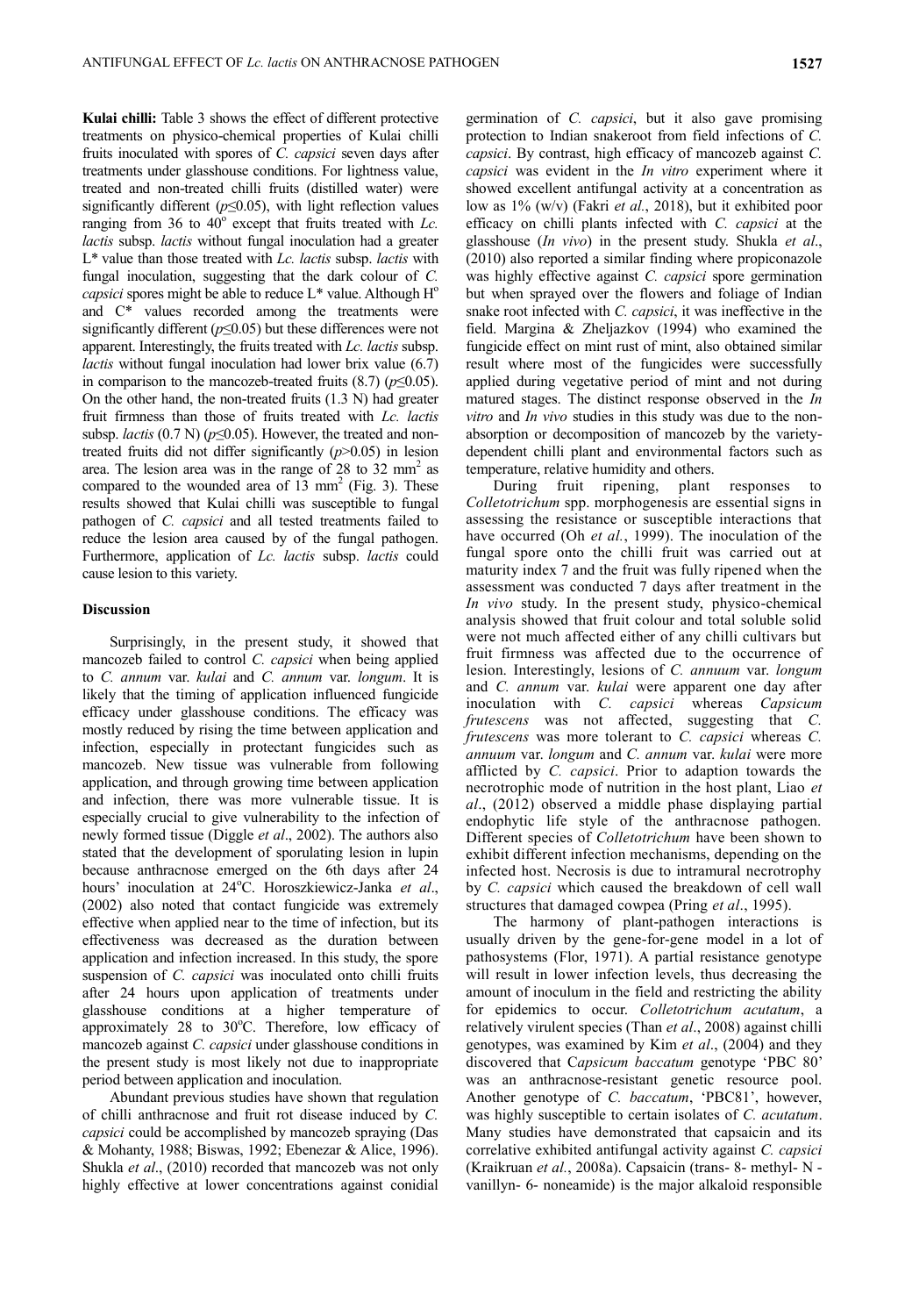for the mucosal irritant properties of plant species from the genus *Capsicum* (Buck & Burks 1985). It is suggested that the resistance of *C. frutescens* towards *C. capsici* in this study may be due to the existence of capsaicin and its analogues which have antifungal properties.

Concurring with the results of the present study, Soetarno *et al*., (1997) documented that antibacterial and antifungal properties were known to exist in *C. frutescens*. CAY-1, a novel *C. frutescens* saponin, has been shown to have antifungal activities against many fungi. CAY-1 was found to be active against 16 different fungi including *Aspergillus fumigatus*, and interfered with fungal cell membrane integrity (De Lucca *et al*., 2006). There is, however, a different view of the antifungal properties generated by capsaicin. Cichewicz *et al*., (1996) found that there were no antifungal properties in pure capsaicin and dihydrocapsaicin, so the antifungal properties of *Capsicum* species were likely due to other compounds. Antifungal and sugar-binding characteristics are identified on lectins from *C. annum* and *C. frutescens* (Sanatombi *et al.*, 2007). The alternative mechanism of *C. frutescens* against *C. capsici* may also be due to phytoalexins and cysteine proteins associated with pathogenesis, such as lipid transfer protein and thionins (Oh *et al.*, 1999) which induce rapid cell death to halt *C. capsici* tissue colonisation.

Roy *et al*., (1996) examined the impact of incubation time and temperature on the development of *Lc. lactis* subsp. *lactis* antifungal compounds, and found that the optimum production was at 30°C after 48 hours of incubation. In this study, the temperatures that ranged from 27 to 35°C under glasshouse conditions were conducive for *Lc. lactis* subsp. *lactis* to produce antifungal compounds, but all the three chilli varieties responded differently with *C. annuum* var. *longum* having a smaller lesion size compared to *C. annuum* var. *kulai* after treating with *Lc. lactis* subsp. *lactis*. It was surprising to note that the antifungal activity exhibited by *Lc. lactis* subsp. *lactis* against *C. capsici* was quite promising for *C. annuum* var. *longum* although *Lc. lactis* subsp. *lactis* only provided a small inhibition zone in the present *In vitro* study (Fakri *et al*., 2018).

There are a few possibilities which explain the effectiveness of *Lc. lactis* subsp. *lactis* against *C. capsici* for *C. annuum* var. *longum*. The rapid growth of *Lc. lactis* subsp. *lactis* which occur within 48 hours may create a nutrient competition condition with *C. capsici,* thereby decreasing infiltration of *C. capsici* into fruits cells (Roy *et al*., 1996). Plants contain several phytochemicals compounds, which are known to play an important role in defence against bacteria, fungi, herbivores, insects and viruses (Duke *et al.*, 1999). In another study it was demonstrated the introduction of plant activator such as strobilurins that could initiate protective responses in the plant, a process called systemic acquired resistance against pathogen infection and disease (Ypema *et al*., 1999). *Lc. lactis* subsp. *lactis* from this current study may act as plant activator which induces the defence mechanism of *C. annuum* var. *longum* against *C. capsici*. When initiating this process, energy can be aimed at raising the thickness of plant cell walls, increasing the

concentration of phytoalexin, and also initiating cell death, thereby decreasing the amount of plant energy being utilized into growth and fruit production (Romero *et al*., 2001). Strobilurin compounds have been shown to suppress several different fungi. Strobilurins inhibit mitochondrial respiration by preventing the oxidation of quinol in the complex of cytochrome bc1, thus supressing the production of ATP (Ypema *et al.*, 1999). This behaviour is not lethal, but it is inhibitory and can make parasitism more vulnerable to the fungus.

On the other hand, the lesion on *C. annuum* var. *kulai* caused by *Lc. lactis* subsp. *lactis* is not a new phenomenon as some LAB such as *Leuconostoc* spp. and *Lactobacillus* spp. have been documented on many vegetables as the common weak pathogens (Lund, 1992) and causing for the fermentation of brined vegetables (Samish *et al*., 1963). Similarly, *Leuconostoc mesenteroides* that caused a sour rot type decay of tomatoes was identified by Conn *et al*., (1995). Bartz *et al.* (1995) also isolated both *Leuconostoc mesenteroides* and *Lactobacillus* sp. from lesions on tomatoes induced by the fungus *Geotrichum candidum* that seemed to have sour rot.

### **Conclusion**

Preventive treatment of *Lc. lactis* subsp. *lactis* was evaluated against *C. capsici* in three chilli varieties. *Lc. lactis* subsp. *lactis* exhibited excellent antifungal potential against *C. capsici* when treated on C*. annuum* var. *longum.* By constrast*, Lc. lactis* subsp. *lactis*  treatment not only failed to inhibit *C. capsici* infection on *C. annum* var. *kulai* fruit but it also caused lesion on the fruits. There is no need to apply *Lc. lactis* subsp. *lactis* treatment to inhibit *C. capsici* in *C. frutescens* because it was tolerant to *C. capsici* infection. Physicochemical assessment revealed that *Capsicum annuum* var. *longum* was not significantly different (*p*>0.05) in chroma, hue angle, lightness, fruit firmness and total soluble solid between treated and non-treated (distilled water) fruits. This finding suggests that *Lc. lactis* subsp. *lactis* has potential to antagonize *C. capsici* infection in *Capsicum annuum* var. *longum* without affecting physico-chemical properties of the fruits. The results of present study could lead to the development of an environmentally benign method for managing anthracnose disease utilizing Lactic acid bacteria (LAB), with the goal of reducing the heavy reliance on fungicides for anthracnose disease control in chili plants.

Further research is required to determine the effectiveness of cell-free supernatant of *Lc. lactis* subsp. *lactis* and compounds which act as the antifungal agents since the present study only examined antifungal activity from whole cell of *Lc. lactis* subsp. *lactis*. It is necessary to further examine effects of other LAB species such as *Lactobacillus* and *Leuconostoc* isolated from different soil types for suppression of *C. capsici* in chilli plants. In addition, the experimental period should be prolonged from pre-harvest to postharvest stages to reveal effectiveness of *Lc. lactis* subsp. *lactis* for fungal control at different maturity stage of chilli fruits.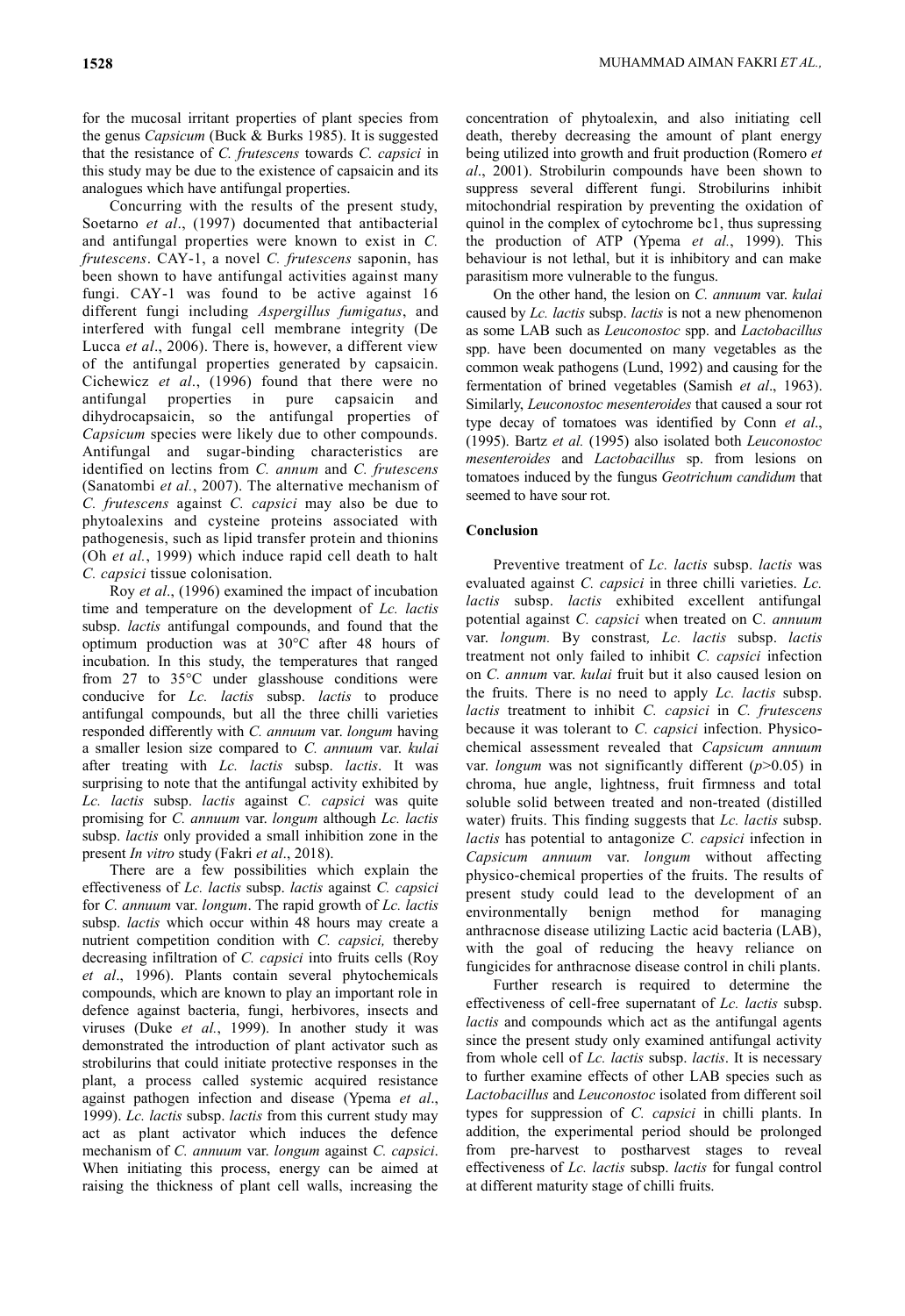### **Acknowledgement**

This project was funded by Malaysian Ministry of Higher Education (ERGS vot 55087). We thank The Ministry of Higher Education for the financial assistance, Department of Agriculture and Department of Mineral and Geo-science, Kuala Terengganu, Institute of Halal International UNISEL (INSHA), Universiti Selangor and Assoc. Prof. Dr Zainal Abidin from Department of Plant Protection, Universiti Putra Malaysia for providing technical support in this research.

#### **References**

- Anonymous, 1993. Minolta Precise Colour Communication. Colour control from feeling into instrumentation. Hand book. Printed by Minolta Camera Co. Ltd. Japan.
- Anonymous. 1984. Federal Agricultural Marketing Authority (FAMA). Series of quality guidelines for 36 commodities of vegetables and fruits. Ministry of Agriculture and Agrobased Industry, Malaysia.
- Anonymous. 1989. Prevention of post-harvest losses: fruits, vegetables and root crop, a training manual. food and agriculture organization of the United Nations, Rome.
- Anonymous. 2007. Cab International (CABI). Crop Protection Compendium (CPC). CABI Publishing: Oxon, United Kingdom.
- Anonymous. 2008. Department of Agriculture Malaysia (DOA). Crop statistics. Production of vegetables, spices and field crops depending on area of cultivation (2003-2008).
- Anonymous. 2010. Department of Agriculture Malaysia (DOA). Ministry of Agriculture and Agro-Based Industry, Putrajaya, Malaysia.
- Anonymous. 2012. Department of Agriculture Malaysia (DOA). Crop statistics. Production of vegetables, spices and field crops depending on area of cultivation (2009-2010).
- Anonymous. 2015. Postharvest handling of fresh chiles guide H-235. New Mexico State University.
- Bartz, J.A., N.C. Hodge, Y. Perez and D. Concelmo. 1995. Two different bacteria cause decay in tomatoes that is similar to sour rot (abstr.). *Phytopathology*., 85: 1123.
- Biswas, A. 1992. Efficacy of fungicide in control of anthracnose disease of chilli in Sundarban Region of West Bengal. *J. Mycopathol. Res*., 30: 31-35.
- Bosland, P.W. and E.J. Votava. 2003. Peppers: vegetable and spice capsicums. *Centre for Agriculture and Bioscience International, England*. P, 233.
- Buck, S.H. and T.F. Burks. 1985. The neuropharmacology of capsaicin: review of some recent observations. *Pharmacol. Rev.* 1985, 38: 179-226.
- Bulgasem, B.Y., M.N. Lani, Z. Hassan, W.M. Yusoff and S.G. Fnaish. 2016. Antifungal activity of lactic acid bacteria strains isolated from natural honey against pathogenic candida species. *Korean J. Mycol*., 44(4): 302-309.
- Chanchaichaovivat, A., P. Ruenwongsa and B. Panijpan. 2007. Screening and identification of yeast strains from fruit and vegetables: potential for biological control of postharvest chilli anthracnose (*Colletotrichum capsici*). *Biol. Control*., 42: 326-335. doi: 10.1016/j.biocontrol.2007.05.016.
- Cichewicz, R.H. and P.A. Thorpe. 1996. The antimicrobial properties of chilli peppers (*Capsicum* species) and their uses in mayan medicine. *J. Ethnopharmacol.,* 52: 61-70.
- Cintas, L.M., C. Herranz, P.E. Hernandez, M.P. Casaus and L.F. Nes. 2001. Review: bacteriocins of lactic acid bacteria. *Food Sci. Technol*., 7: 281-305.
- Conn, K.E., J.M. Ogawa, B.T. Manji and J.E. Adaskaveg. 1995. *Leuconostic mesenteroides* subsp. *mesenteroides*, the first report of a coccoid bacterium causing a plant disease. *Phytopathology*, 85: 593-599.
- Das, S.R. and K.C. Mohanty. 1988. Management of die back /twig blight of chilli with fungicides. *Ind. J. Plant Prot*., 16: 109-111.
- De Lucca, A.J., S. Boue, M.S. Palmgren, K. Maskos and T.E. Cleveland. 2006. Fungicidal properties of two saponins from *Capsicum frutescens* and the relationship of structure. *Can. J. Microbiol*., 52(4): 336-342.
- De Martinas, E.C.P., M.R.P. Públio, P.R. Santarosa and F.Z. Freitas. 2001. Antilisterial activity of lactic acid bacteria isolated from vacuum-packaged brazilian meat and meat products. *Braz. J. Microbiol*., 32: 32-37.
- Diggle, A.J., M.U. Salam, G.J. Thomas, H.A.Yang, M. O'Connell and M.W. Sweetingham. 2002. Anthracnose tracer: a spatiotemporal model for simulating the spread of anthracnose in a lupin field. *Phytopathology*, 92: 1110-1121.
- Duke, J.A. and M.J. Bogenschutz-Godwi. 1999. The synergy principle at work in plants, pathogens, insects, herbivores and humans. In: Kaufman, P.B., Cseke, L.J., Warber, S., Duke, J.A., and Brielmann, H. L. (Education) Natural Products from Plants. CRC Press. London, 183-205.
- Ebenezar, E.G. and D. Alice. 1996. Field evaluations of fungicides against fruit rot and die back of chillies. *Ind. J. Plant Prot*., 24: 50-52.
- Fakri, M.A., M.N. Lani, T.S. Chuah, R. Alias and Z. Hassan. 2018. *In vitro* antifungal potential of *Lactococcus lactis* isolated from agriculture soils in Terengganu against anthracnose pathogen, *Colletotrichum capsici*. *Malays. Appl. Biol*., 47(4): 169-182.
- Farhan, A., M. Tariq and A. Muhammad. 2014. Pharmacological importance of an ethnobotanical plant: *Capsicum annuum* L. *Nat. Prod. Res.,* 28(16): 1267-1274.
- Flor, H.H. 1971. Current status for the gene-for-gene concept. *Ann. Rev. Phytopathol.*, 9: 275-296. doi:10.1146/ annurev.py.09.090171.001423.
- Garg, R., M. Loganathan, S. Saha and B.K. Roy. 2014. Chilli anthracnose: a review of causal organism, resistance source and mapping of gene. In: (Eds.): Kharwar, R.N. *et al*. *Microbial Diversity and Biotechnology in Food Security*, Springer India, p. 589-610.
- Hernandez, J.A., A. Campillo, A. Jimenez, J.J. Alarcon and F. Sevilla. 1999. Response of antioxidant systems and leaf water relations to NaCl stress in pea plants. *New Phytol*., 141: 241-251.
- Horoszkiewicz-Janka, J., G. Filoda and C. Janczak. 2002. New fungicides in the protection of lupin against anthracnose and fusariosis. *Prog. Plant Prot*., 42: 860-863.
- Jinantana, J. and M. Sariah. 1998. Potential for biological control of Sclerotium foot rot of chilli by Trichoderma spp. pertanika. *J. Trop. Agric. Sci*., 21: 1-10.
- Karami, S., M. Roayaei, E. Zahedi, M. Bahmani, L. Mahmoodnia, H. Hamzavi and M. Rafieian-Kopaei. 2017. Antifungal effects of *Lactobacillus* species isolated from local dairy products. *Int. J. Pharm. Investig*., 7(4): 77-81.
- Kim, K.K., J.B. Yoon, H.G. Park, E.W. Park and Y.H. Kim. 2004. Structural modifications and programmed cell death of chilli pepper fruits related to resistance responses to *Colletotrichum gloeosporioides* infection. *Gen. & Resis.*, 94: 1295-1304.
- Kraikruan, W., S. Sangchote and S. Sukprakan. 2008a. Effect of capsaicin on germination of *Colletotrichum capsici* conidia. *Kasetsart J. Nat. Sci.*., 42(3): 417-422.
- Kraikruan, W., S. Sukprakarn, O. Mongkolporn and S. Wasee. 2008b. Capsaicin and dihygrocapsaicin contents of Thai chilli cultivars. *Kasertsart J.: Nat. J.*, 42: 611-616.
- Lani, M.N., N.A. Ramli, Z. Radhuan, M.M. Rizan, N.H. Lokman and Z. Hassan. 2015. Effect of incorporation of lactic acid bacteria on microbiological quality and shelf life of raw 'satar'. Microbiology Monograph, 27th ed., Springer, Germany, pp. 81-110.